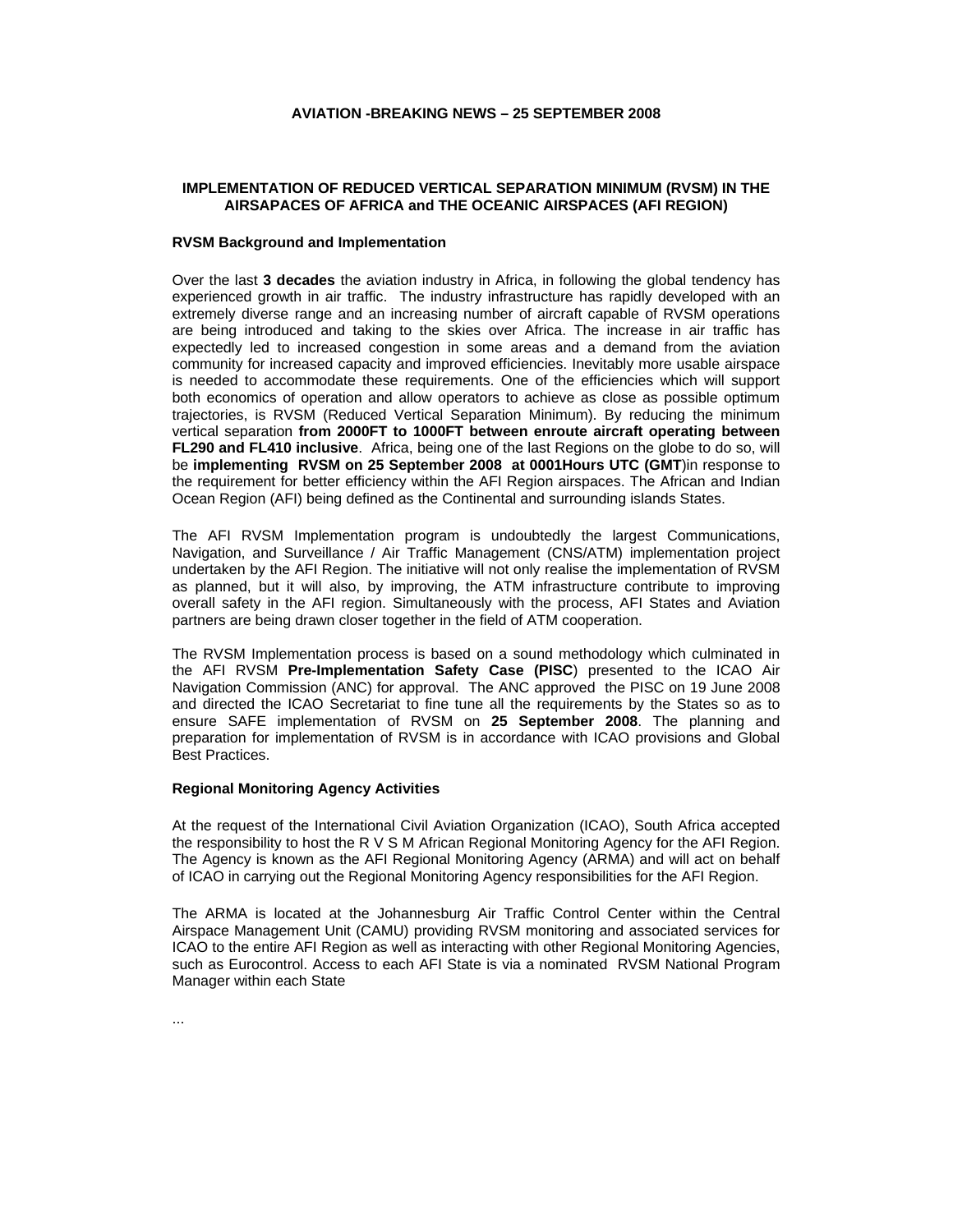The ARMA has five key performance areas which are summarized as follows:

- Maintain a database of AFI aircraft and operator approvals for RVSM operations
- Conduct safety and readiness assessments and report results appropriately
- Monitor aircraft height-keeping performance and the occurrence of large height deviations and report results appropriately
- Monitor operator compliance with State approval requirements
- Initiate necessary remedial actions if RVSM requirements are not met.

### **Height Keeping and RVSM Approval**

The, ARMA, has concluded a contract with ARINC to provide a Height Monitoring Service for the AFI Region by means of the GPS Monitoring Unit (GMU) method which is consistent with the AFI RVSM Safety Policy.

All aircraft entering RVSM Airspace must be State RVSM operationally approved. In order to obtain State RVSM Operational approval based on the European Joint Aviation Authority , Temporarily Guidance Leaflet No. 6 rev.1 (JAA TGL6,rev.1 There are two steps to the approval process:

- RVSM Airworthiness Approval indicating that an aircraft has been successfully modified and/or inspected in compliance with the applicable criteria.
- RVSM Operational Approval indicates firstly that the aircraft holds the relevant State RVSM Airworthiness Approval and secondly that the ongoing operating procedures and continued airworthiness procedures (e.g. maintenance and repair) are fully acceptable to the appropriate Civil Aviation Authority.

Thereafter the aircraft is expected to take part in the AFI RVSM Height Monitoring program on a regular basis. Height Monitoring results from other Regions contribute to the AFI Height Monitoring program. Such exchange of data is supported by ICAO.

Additional information regarding RVSM Implementation in the AFI Region can be obtained from the Civil Aviation Authorities. The following websites contain information on the AFI RVSM Program

#### ARMA

www.atns.co.za email: afirma@atns.co.za Tel. no. +27 11 928 6506 Fax +27 11 928 6420 ARPO www.icao.int/esaf email; icao@icao.unon.org Tel. No. +254-20-7622372/7622394/7622395/7622397 Fax +254 20 762 1092 ASECNA www.asecna.org Tel.+221 33820 7546 Fax +221 33820 7546 Email rvsm.switchover@asecna.org